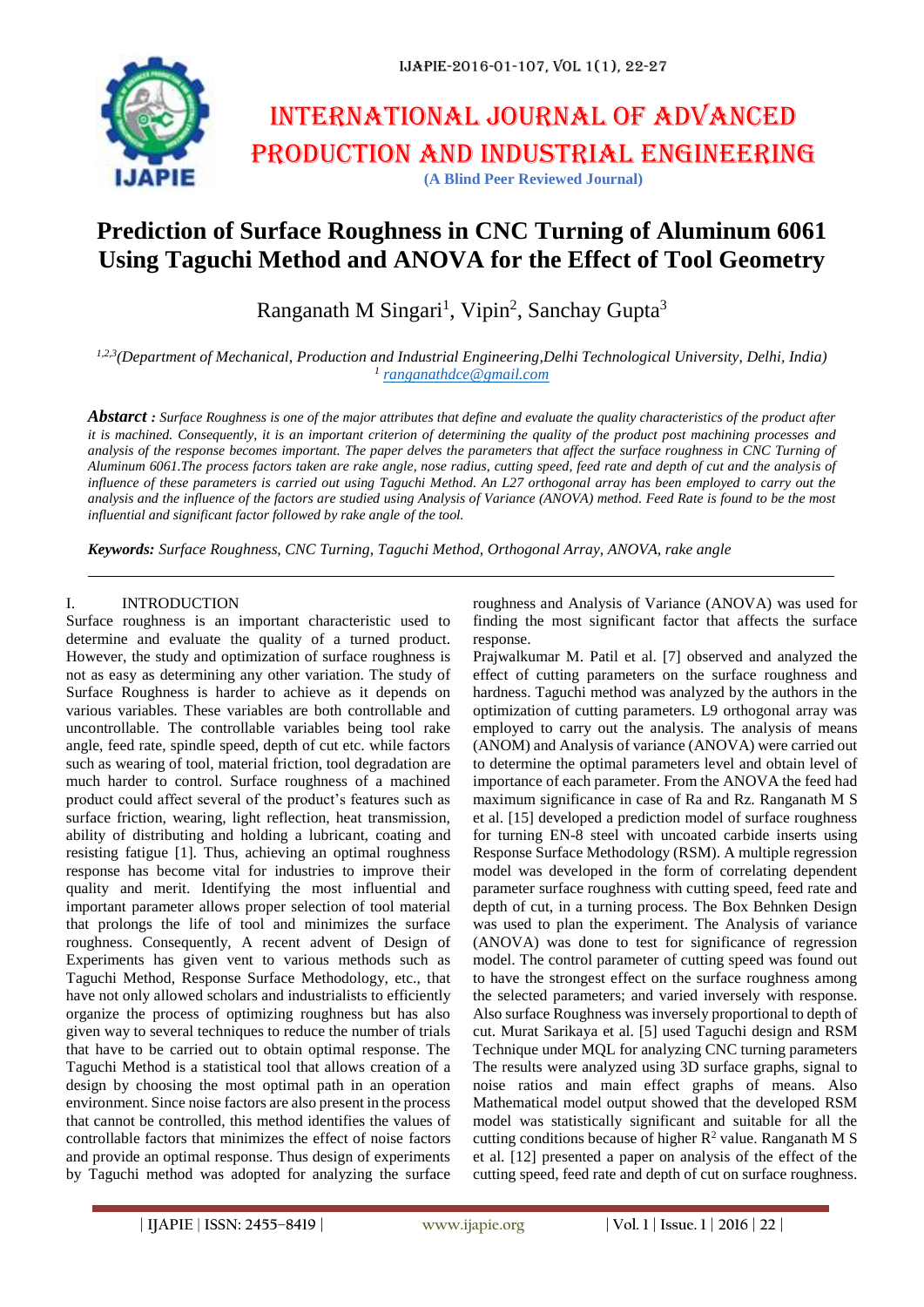#### Ranganath M Singari, et al., *International Journal of Advanced Production and Industrial Engineering*

The author employed an L27 orthogonal array to carry out the analysis. The ANOVA values proved that speed is the most significant factor, the next significant factor was depth of cut followed by feed. The response tables for S/N ratios and the means showed that feed is the dominant factor followed by depth of cut and speed. It was concluded that increase in cutting speed decreases the surface up to a certain level but as speed increases beyond a certain level the surface roughness increases. The optimal combination of process parameters for the work with regard to minimum surface roughness were speed at 1900 rpm, depth of cut 0.25 mm and feed of 0.12 mm/rev. Ilhan Asiltürk et al. [4] used the Taguchi method and L9 orthogonal array were used to reduce number of the experiments. Analysis of Variance (ANOVA) was applied to investigate effects of cutting speed, feed rate and depth of cut on surface roughness. Results indicated that the feed rate had the most significant effect on Ra and Rz. The effects of two factor interactions of the feed rate-cutting speed and depth of cut-cutting speed appeared to be important. Chinnasamy Natarajan et al. [2] predicted and analyzed surface roughness factors of a non-ferrous material using Artificial Neural Network (ANN). A model was developed to predict the surface roughness of material (Brass C26000) through Artificial Neural Networks technique by utilizing feedforward back propagation training algorithm using Matlab (2009a) software for the data obtained. As the spindle speed increases, for lower feed rates, the surface roughness decreases, for higher feed rates, the surface roughness changes considerably. The depth of cut influences the surface roughness considerably for a given feed rate. The increase in feed rate causes the surface roughness to increase and then decrease. For lower depth of cut, surface roughness decreases and then increases.

This paper presents the experimental approach for studying the effects of machining parameters on the surface roughness of the machined work-piece. The experimentation produced strong interactions between the various control factors. The analysis of variance (ANOVA) technique and the study of Ftest statistics revealed strong interactions between the tool geometry and the various turning parameters undertaken. For different levels of the factors, different output values of surface roughness were obtained. The most influential and significant interactions were obtained between the tool geometry and cutting parameters. A systematic and organized study of the response values and the control factors in the experiment were tabulated for the design table with maximum utility of the resources.

#### II. TAGUCHI METHOD

Taguchi Method is an important tool for robust design based on Orthogonal Array which gives much reduced variance for the experiments with the optimum setting of the control parameters. Taguchi method provides a way of developing a robust design that reduces the number of experimentations by creating a design table of the levels for the control factors. The inherent principle of orthogonality in the technique provides a simple, effective and systematic qualitative optimal design to a lower relative cost. Taguchi designs estimate the effects of factors on the response mean and variation. An orthogonal array means the design is balanced so that the factor levels are

weighted equally. Because of this, each factor can be assessed independently of all the other factors, so the effect of one factor does not affect the estimation of a different factor. This reduces the time and cost associated with the experiment when fractionated designs are used. In this paper Taguchi approach is used to study and analyze the effect of control parameters viz. rake angle, nose radius, cutting speed, feed rate and depth of cut on the roughness of Aluminum 6061 using cemented carbide tool inserts in CNC turning to achieve optimal setting. To find the most influential and significant factor Analysis of variance (ANOVA) is used by fitting a general linear model. The steps involved in Taguchi technique are:

- 1. Determination of main function to be optimised, side effects and failure mode.
- 2. Determination of noise factor, testing condition and quality characteristics.
- 3. Determination of the control factor and their levels.
- 4. Choosing the orthogonal array and matrix experiment and conducting the matrix experiment.
- 5. Carrying out the analysis of the data and predicting the optimum level and performance.
- 6. Performing the verification experiment and planning the future action.

#### III. EXPERIMENTAL SETUP

#### *CNC Lathe*

The entire turning was carried out on CNC Lathe LMW LL20TL3 which consists of the machining unit with a three jaw self-centering independent chuck and a computer numerically controlled tool slide containing 8 tool posts. The tool post assembly can move in x and z directions where x axis represents the movement in vertical direction which provides the depth of cut. The movement in z direction represents vertical displacement of the tool post assembly and is responsible for the feed of the tool to the work piece and also gives the location of the tool slide. The offset or the zero with respect to the work-piece, in both the x and z directions, is defined and the commands for the turning program are provided in the form of a program which is fed into the system. The machine is also provided with a automatic lubrication motor for its slides.

#### *Cutting Tool material*

Cemented Carbide Insert type Tools were used as the cutting tool in the turning operation. The Carbide cutting tool provided with the CNC lathe Trainer was a 30 mm square tool with 60 mm length having the same tool angles as for a normal turning tool. The tool used was cemented carbide insert type. The geometry of tool is: Rake angle  $60(+ve)$ , 50  $(+ve)$  clearance angle, 600 (+ve) major cutting edge angle, 600 (+ve) included angle and 00 cutting edge inclination angle [8]. All the three elements-tungsten, molybdenum and cobalt help in achieving high hot hardness; the first two do so by forming complex carbides and the cobalt forms an alloy by going into solid solution in the ferrite matrix and thus raising the recrystallization temperature [8]. Vanadium in high speed steels increases the wear resistance of tool at all operating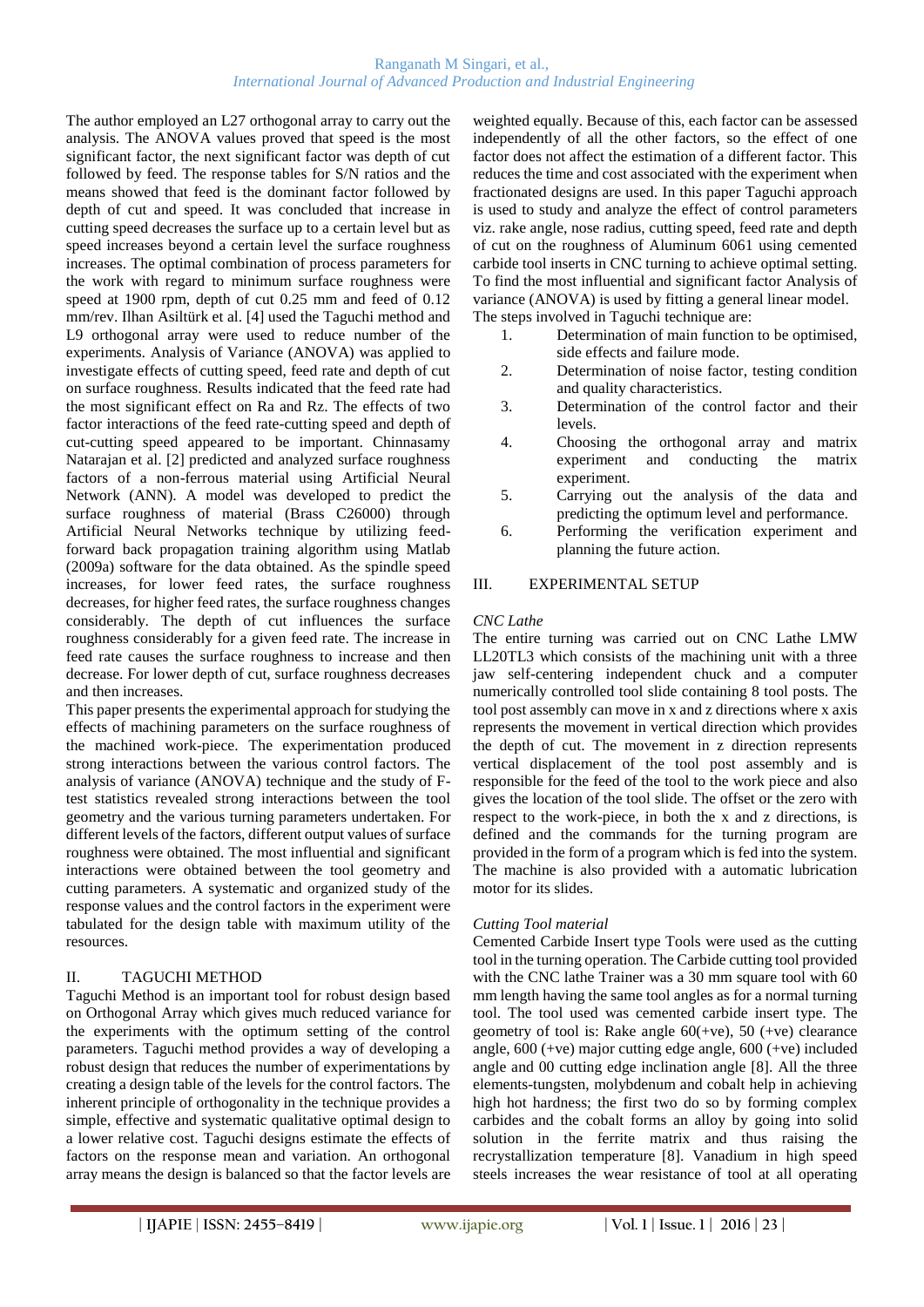temperatures. Vanadium also helps to inhibit grain growth at the high temperatures required in heat treatment [8].

#### *Work piece Material*

Industry grade Aluminium 6061 was used as the work-piece material for the turning operation. Standardized material was selected to ensure consistency of the alloy, and is a common wrought alloy used in industries. Aluminum 6061 marks as one of the most extensively used aluminium in the series 6000. This structural alloy is one of the most versatile of the heattreatable alloys, is popular for medium to high strength requirements and has good toughness characteristics. Several applications of this structural alloy range from transportation components to machinery and equipment applications to recreation products and consumer durables. It is also widely used in turning processes for producing various automotive components.

It has excellent atmospheric corrosion resistance to atmospheric conditions and sea water. This alloy also offers good finishing characteristics and responds well to anodizing. Alloy 6061 can be easily welded and joined by various commercial methods. Alloy 6061 has adequate machinability characteristics in the heat-treated condition in screw machine applications. The control inputs were fed in the form of part program including dimensions of the work piece, cutting parameters viz., depth of cut in mm, feed rate and the Speed which was available from 50-3500 rpm and feed in mm/min. The elemental composition of the aluminium 6061 alloy is

given in table 1.

| <b>Composition</b>       | % weight              |
|--------------------------|-----------------------|
|                          |                       |
| Magnesium (Mg)           | 0.8 to 1.2            |
| Silicon (Si)             | $0.4 \text{ to } 0.8$ |
| Iron (Fe)                | $0 \text{ to } 0.7$   |
| Copper (Cu)              | $0.15$ to $0.4$       |
| Chromium (Cr)            | $0.04$ to $0.35$      |
| $\text{Zinc}(\text{Zn})$ | 0 to $0.25$           |
| Manganese (Mn)           | 0 to $0.15$           |
| Titanium (Ti)            | 0 to 0.15             |
| Residuals                | 0 to $0.15$           |

**Table 1**: Elemental Composition of work-piece

## IV. EXPERIMENTATION AND ANALYSIS

Table 2 gives the various control factors taken and the subsequent levels defined for the parameters during the experiment. The first column specifies the codes assigned to each factors during the analysis, the second column names the corresponding factor for the code while the last three columns instantiate the three levels specified for each control factor.

**Table 2**: Cutting parameters and levels

| Code | <b>Cutting Parameter</b>      | Level | <b>Level</b> | Level |
|------|-------------------------------|-------|--------------|-------|
|      |                               |       | 2            | 3     |
| A    | Rake Angle                    | 16    | 18           | 20    |
| в    | Nose Radius                   | 0.4   | 0.8          | 1.2   |
| C    | <b>Cutting Speed</b><br>(rpm) | 175   | 225          | 275   |
| D    | <b>Feed Rate</b><br>(mm/rev)  | 0.05  | 0.10         | 0.15  |
| E    | Depth of Cut<br>(mm)          | 0.1   | 0.2          | 0.3   |

The surface roughness of the machined surface has been measured Taylor Hobson Tally surf instrument, Surtronic 3, is a portable, self-contained instrument for the measurement of surface texture and is suitable for use in both the workshop and laboratory. The evaluation of parameters and other functions of the instrument are microprocessor based. The measurement values of surface texture of the work-piece are displayed on the LCD screen or the output can be further produced by connected the tally surf to the computer.

Surface Roughness being a dependent variable has been analyzed by designing an L27 orthogonal array. Table 3 shows a standard L27 (3^5) orthogonal array of Taguchi design with experimental results and various levels of control factors.

The objective of the present work is to minimise the surface roughness of the machined work-piece, thus 'Smaller is better' type classification of Taguchi technique for analysing surface roughness is exploited. The main effects plot for means is given in fig.1. They depict the variation of individual response with the five control parameters viz., rake angle, nose radius, cutting speed, feed rate and depth of cut. The value of each process parameter and the response value are represented by the x and y-axis respectively. The central horizontal line indicates the mean value of the surface response. The subsequent plot gives information on the individual dependency of response on each control parameter and is used to determine the optimal design for experiments to minimise surface roughness.



Figure 1: Main Effect Plot for Means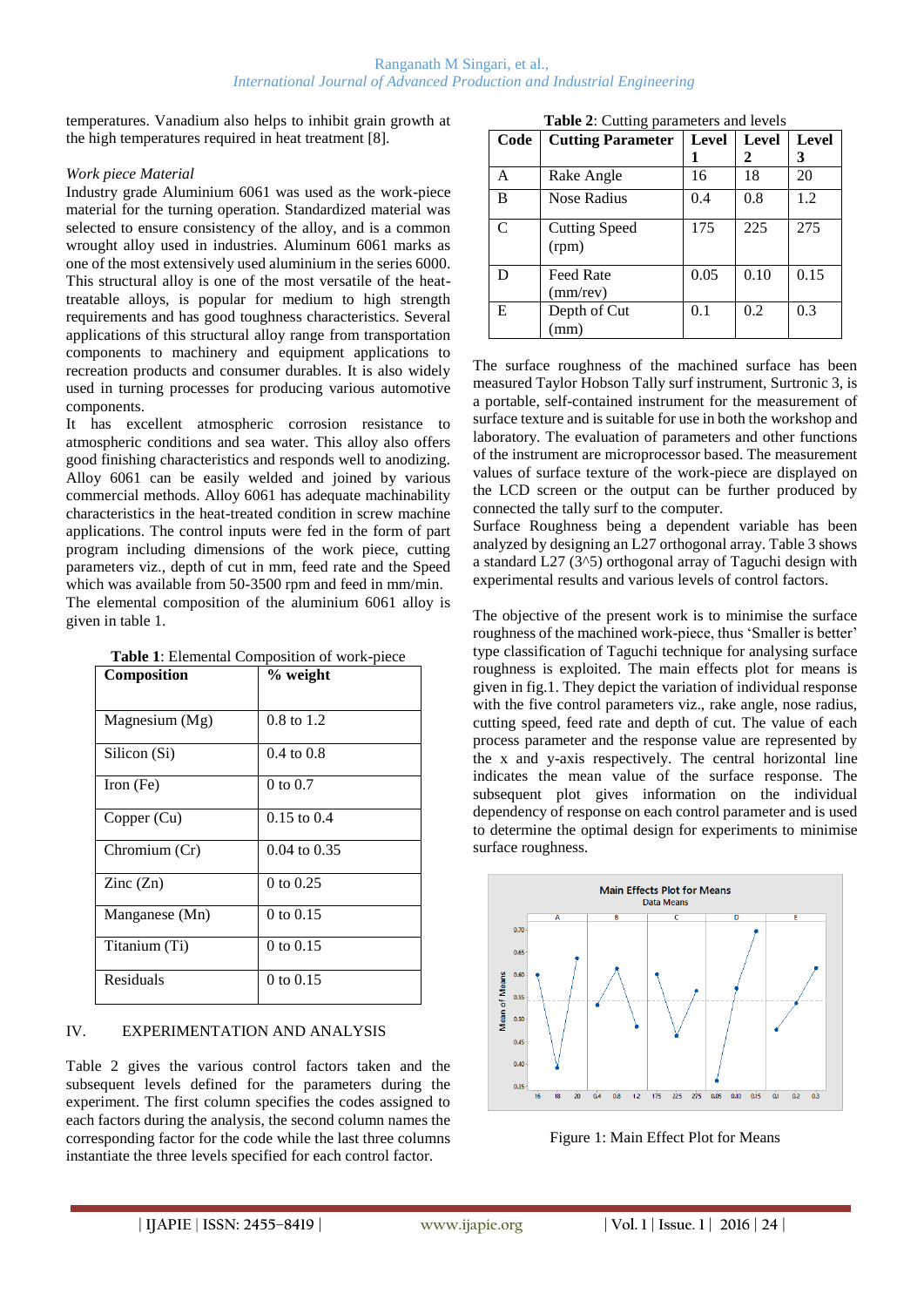| Table 3: Design Table and Response readings |  |  |  |  |  |
|---------------------------------------------|--|--|--|--|--|
|---------------------------------------------|--|--|--|--|--|

| <b>Expt</b><br>No. | <b>Control Factors</b> |                |                |                | Ra<br>$(\mu m)$ | S/N<br><b>Ratio</b> |          |
|--------------------|------------------------|----------------|----------------|----------------|-----------------|---------------------|----------|
|                    | A                      | B              | $\overline{C}$ | D              | E               | Mean                |          |
| 1                  | 1                      | 1              | 1              | 1              | 1               | 0.42                | 7.5350   |
| $\overline{c}$     | 1                      | 1              | 1              | 1              | $\overline{c}$  | 0.47                | 6.5580   |
| 3                  | 1                      | 1              | 1              | 1              | 3               | 0.51                | 5.8486   |
| $\overline{4}$     | $\mathbf{1}$           | $\overline{c}$ | $\overline{c}$ | $\overline{c}$ | $\mathbf{1}$    | 0.57                | 4.8825   |
| 5                  | 1                      | $\overline{c}$ | $\overline{c}$ | $\overline{2}$ | $\overline{c}$  | 0.62                | 4.1522   |
| 6                  | 1                      | $\mathfrak{D}$ | $\overline{2}$ | $\overline{c}$ | 3               | 0.66                | 3.6091   |
| 7                  | 1                      | 3              | 3              | 3              | 1               | 0.65                | 3.7417   |
| 8                  | 1                      | 3              | 3              | 3              | $\overline{c}$  | 0.71                | 2.9748   |
| 9                  | 1                      | 3              | 3              | 3              | 3               | 0.79                | 2.0475   |
| 10                 | 2                      | 1              | $\overline{2}$ | 3              | 1               | 0.42                | 7.5350   |
| 11                 | $\overline{c}$         | 1              | $\overline{c}$ | 3              | $\overline{2}$  | 0.45                | 6.9357   |
| 12                 | $\overline{c}$         | 1              | $\overline{c}$ | 3              | 3               | 0.5                 | 6.0206   |
| 13                 | $\overline{c}$         | $\overline{c}$ | 3              | 1              | $\mathbf{1}$    | 0.26                | 11.700   |
| 14                 | $\overline{c}$         | $\overline{2}$ | 3              | 1              | $\overline{c}$  | 0.31                | 10.172   |
| 15                 | $\overline{c}$         | $\overline{c}$ | 3              | 1              | 3               | 0.34                | 9.3704   |
| 16                 | $\overline{2}$         | 3              | 1              | $\overline{2}$ | 1               | 0.36                | 8.8739   |
| 17                 | $\overline{2}$         | 3              | 1              | $\overline{2}$ | $\overline{c}$  | 0.41                | 7.7443   |
| 18                 | $\overline{c}$         | 3              | 1              | $\overline{2}$ | 3               | 0.48                | 6.3752   |
| 19                 | 3                      | 1              | 3              | $\overline{c}$ | 1               | 0.6                 | 4.4370   |
| 20                 | 3                      | $\mathbf{1}$   | 3              | $\overline{2}$ | $\overline{c}$  | 0.68                | 3.3498   |
| 21                 | 3                      | 1              | 3              | 2              | 3               | 0.74                | 2.6154   |
| 22                 | 3                      | $\mathfrak{D}$ | 1              | 3              | 1               | 0.75                | 2.4988   |
| 23                 | 3                      | $\overline{2}$ | 1              | 3              | $\overline{2}$  | 0.87                | 1.2096   |
| 24                 | 3                      | $\overline{c}$ | 1              | 3              | 3               | 1.14                | $-1.138$ |
| 25                 | 3                      | 3              | 2              | 1              | 1               | 0.27                | 11.372   |
| 26                 | 3                      | 3              | $\overline{2}$ | 1              | $\overline{c}$  | 0.31                | 10.172   |
| 27                 | 3                      | 3              | $\overline{2}$ | 1              | 3               | 0.37                | 8.6360   |

As is evident from the graph, since the ordinates represent the measured response values and abscissa denotes the various levels for the variables, surface roughness is minimum for rake angle (A) at level 2 (18), nose radius (B) at level 3 (1.2), cutting speed (C) at level 2 (225 rpm), feed rate (D) at level 1 (0.1 mm/rev) and depth of cut (E) at level 1 (0.1 mm). Table 4 is the response table for means and gives the ranking of various parameters as achieved by Taguchi analysis.

Main effects plot for S/N ratio of surface roughness for the data means is as depicted in fig. 2. The S/N ratio plot provides the information on degree of performance of the control parameters in the presence of the Noise factors. The aim of using this plot is to develop a product insensitive to the variance factor. Since the effect of noise should be minimum on the design parameters, the control factor with the maximum signal to noise ratio finds the optimal value. Thus, the ideal conditions for minimum Surface Roughness as depicted by the plot is level 2 (18) of rake angle (A), level 3  $(1.2)$ 

of nose radius (B), level 2 (225 rpm) of cutting speed (C), level 1 (0.05 mm/rev) of feed rate, level 1 (0.1 mm) of depth of cut.

**Table 4:** Response table for Means

| Level                       | A        | в      | C      | D      | E      |
|-----------------------------|----------|--------|--------|--------|--------|
|                             | 0.600000 | 0.5322 | 0.6011 | 0.3622 | 0.4778 |
| $\mathcal{D}_{\mathcal{L}}$ | 0.392200 | 0.6133 | 0.4633 | 0.5689 | 0.5367 |
| 3                           | 0.636700 | 0.4833 | 0.5644 | 0.6978 | 0.6144 |
| <b>Delta</b>                | 0.244400 | 0.1300 | 0.1378 | 0.3356 | 0.1367 |
| Rank                        |          |        | 2      |        |        |

Table 5 is the response table for S/N ratio and gives the ranking of various parameters as achieved by Taguchi analysis on the basis of SN ratio.

**Table 5:** Response table for S/N ratio

| Level | A     | В     | C     | D     | E     |
|-------|-------|-------|-------|-------|-------|
|       | 4.594 | 5.648 | 5.056 | 9.041 | 6.953 |
|       | 8.303 | 5.162 | 7.035 | 5.115 | 5.919 |
| 3     | 4.795 | 6.882 | 5.601 | 3.536 | 4.821 |
| Delta | 3.709 | 1.720 | 1.979 | 5.505 | 2.133 |
| Rank  |       |       |       |       |       |

Regression Equation:

*Roughness = 0.037 + 0.0092 rake angle - 0.0611 nose radius - 0.000367 cutting speed + 3.356 feed rate + 0.683 depth of cut*

The purpose of the analysis of variance (ANOVA) is to investigate which design parameter significantly affects the surface roughness <sup>[18]</sup>. A better feel for the relative effect of the different factors can be obtained by the decomposition of the variance, which is commonly known as analysis of variance (ANOVA) [7]. ANOVA and the F-test are applied to analyze the experimental data. ANOVA table shows that the percentage contribution of feed Rate is Maximum followed by rake angle. The most significant control parameter is feed rate and the second most significant factor is rake angle. The significance of other three factors is similar and much lower.

**Table 6:** Analysis of Variance

|               | DF             | Adj     | <b>SS</b> | Adj   | <b>MS</b> |
|---------------|----------------|---------|-----------|-------|-----------|
| <b>Source</b> |                |         |           |       |           |
| A             | $\mathfrak{D}$ | 0.31281 | 0.156404  | 59.66 | 0.000     |
| B             | 2              | 0.07761 | 0.038804  | 14.80 | 0.000     |
| $\mathbf C$   | 2              | 0.09165 | 0.045826  | 17.48 | 0.000     |
| D             | $\overline{2}$ | 0.51576 | 0.257881  | 98.36 | 0.000     |
| E             | 2              | 0.08459 | 0.042293  | 16.13 | 0.000     |
| <b>Error</b>  | 16             | 0.04195 | 0.002622  |       |           |
| <b>Total</b>  | 26             | 1.12436 |           |       |           |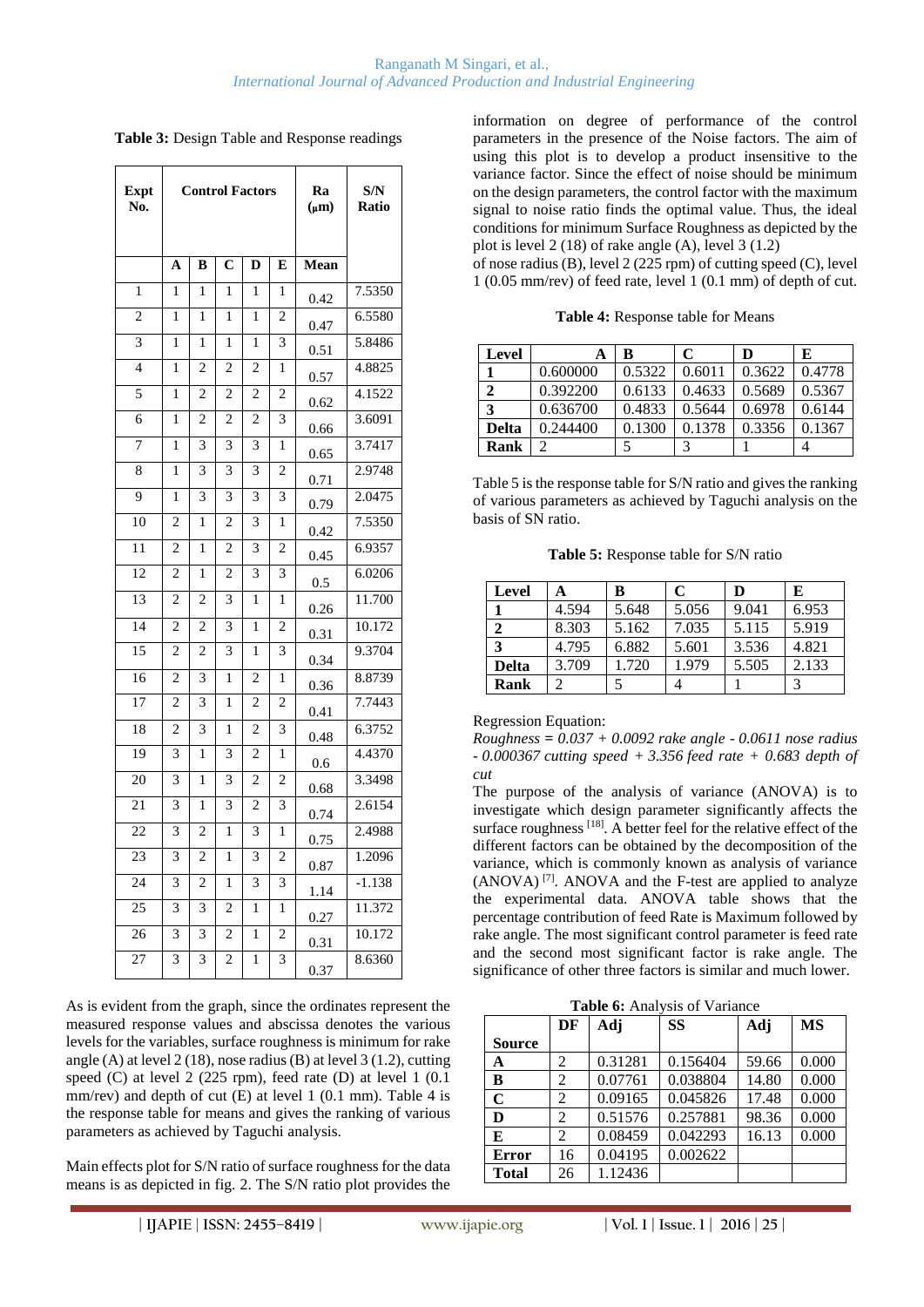Table 7: Model Summary

|                                               | $R-sq$ | $R-sq$ (adj) $R-sq$ (pred) |
|-----------------------------------------------|--------|----------------------------|
| $\vert 0.0512031 \vert 96.27\% \vert 93.94\%$ |        | 89.38%                     |

The interaction plots for mean are depicted in fig. 3. Fig.4 gives the interaction plot for S/N for the controlling factors.



Figure3:Interaction plot for means



Figure 4: Interaction plot for SN ratio



Figure 5: Residuals plot for mean

The diagnostic checking has been performed through residual analysis for the developed model. The Residual plots for surface roughness are shown in Fig.5. These fall on a straight line implying that errors are distributed normally. From figure

5 it can be further concluded that all the values are within the control range, indicating that there is no obvious pattern and unusual structure and also the residual analysis does not indicate any model inadequacy. The four plots shown in the fig. 5 are residual versus fits plot, residual as a plot of frequency (histogram), Residuals versus order graph and the normal probability plot.

### V. CONCLUSIONS

The following are the conclusions drawn based on the experimental investigation conducted at three levels of the five turning parameters by employing Taguchi technique to determine the optimal level of the factors.

- $\overline{\phantom{a}}$  From the data collection and the subsequent analysis, it is found that increase in feed rate increases surface roughness and the finish becomes poor. Hence lower the feed rate, higher is the surface finish.
- The surface roughness first decreases with the rake angle and the minimum surface roughness is achieved at the second level (18) of the rake angle. Roughness then increases from second level to the third level and hence the optimal surface finsh is achieved at the second level of the rake angle.
- The optimal combination of control variables for minimum Surface Roughness is level 2 (18) of rake angle (A), level  $3(1.2)$  of nose radius (B), level  $2(225)$ rpm) of cutting speed (C), level 1 (0.05 mm/rev) of feed rate, level 1 (0.1 mm) of depth of cut.
- ANOVA table and F-test of the variables show that the feed rate is the most dominant factor with the highest percentage contribution followed by the rake angle. The other three factors namely nose radius, cutting speed and the depth of cut have similar and much lower contribution.
- Taguchi gives systematic simple approach and an efficient robust design method for the optimum operating conditions.

### REFERENCES

- [1] A. Agrawal, S Goel, W. B Rashidc, M. Price Prediction of surface roughness during hard turning of AISI 4340 steel (69 HRC). ELSEVIER Applied Soft Computing 30 (2015) 279–286.
- [2] C. Natarajan, S. Muthu, P. Karuppuswamy (2011) Prediction and analysis of surface roughness characteristics of a nonferrous material using ANN in CNC turning. International journal for Advanced Manufacturing Technology (2011) 57:1043-1051.
- [3] Devesh Pratap Singh, R. N. Mall, "Optimization of Surface Roughness of Aluminum by ANOVA based Taguchi Method using Minitab15 Software", International Journal For Technological Research In Engineering Volume 2, Issue 11, 2015, 2782-2787.
- [4] I. Asilturk, Harun Akkus Determining the effect of cutting parameters on surface roughness in hard turning using the Taguchi method. ELSEVIER Measurement 44 (2011) 1697- 1704.